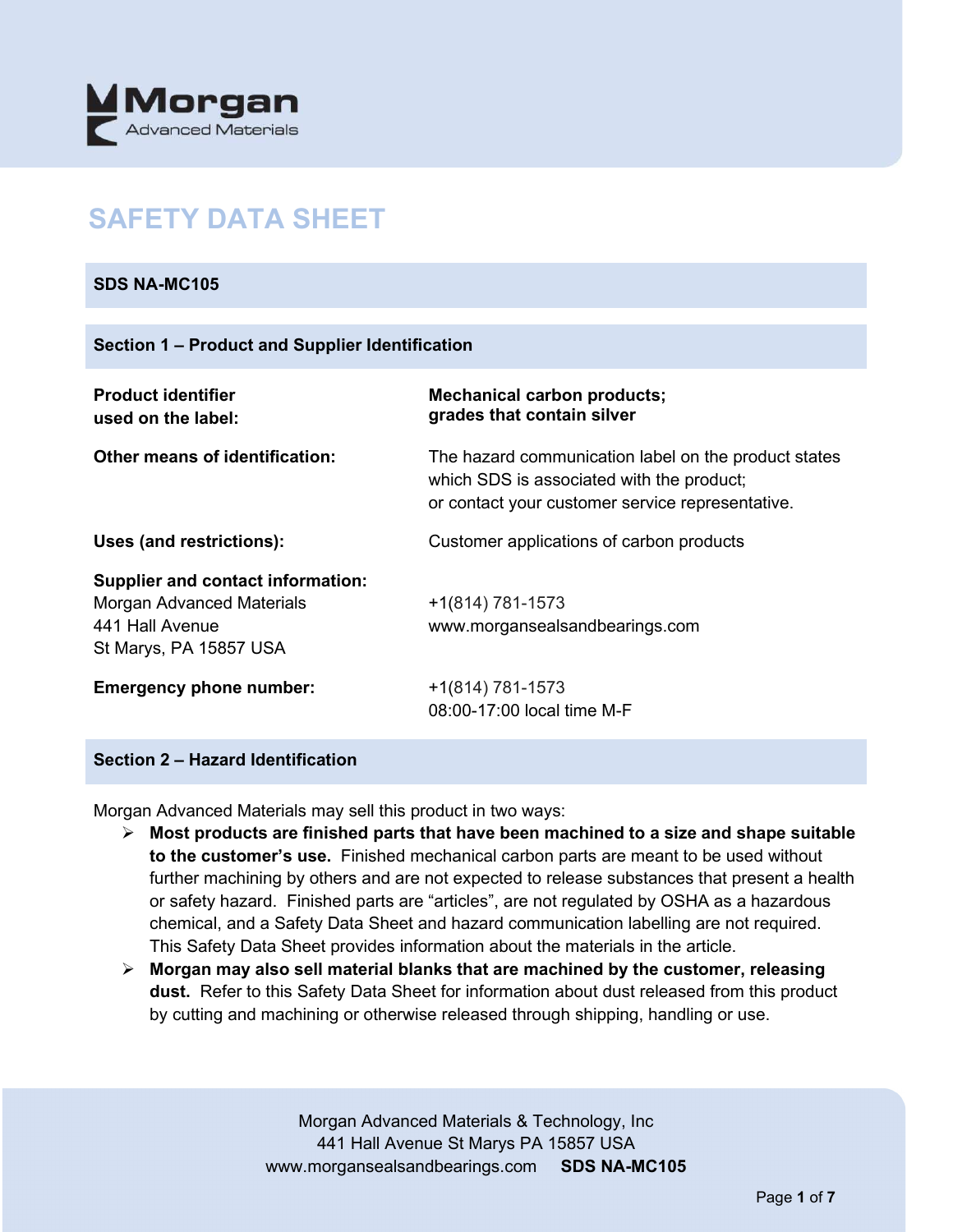

#### **Classification:**

This material is not classified as hazardous under the Globally Harmonized System of Classification and Labelling and the US OSHA Hazard Communication Standard.

# **Signal word, symbols, hazard and precautionary statements:** Not applicable (because not classified as hazardous)

# **Other information about health hazards:**

Dust from this material may cause minor irritation of skin and eyes, primarily through mechanical abrasion. Repeated or prolonged exposure to elevated concentrations of any airborne dust can irritate or harm the respiratory system, especially as an aggravation to a pre-existing condition. Excessive exposure to fine silver dust can cause a bluish-gray discoloration of tissues in the nose, mouth or respiratory tract (if inhaled), of the skin (through skin contact) or of the eyes. Avoid creating and breathing airborne dust.

#### **Other information about physical hazards:**

Dust containing carbon/graphite and silver is electrically conductive and dust accumulations on electrical equipment can cause short circuits resulting in electrical shock, fire or damage to equipment. Dust from this product contains graphite and may create slippery conditions. Carbon/graphite dust may present a combustible dust hazard. Maintain good housekeeping.

# **Section 3 – Composition**

| <b>Component</b>                                        | <b>CAS Registry Number</b> | <b>Concentration</b><br>% by weight |  |  |
|---------------------------------------------------------|----------------------------|-------------------------------------|--|--|
| Graphite                                                | 7782-42-5                  | $0 - 90%$                           |  |  |
| Carbon                                                  | 7440-44-0                  | $0 - 90%$                           |  |  |
| Silver                                                  | 7440-22-4                  | 10-40%                              |  |  |
| This material may also contain the following additives: |                            |                                     |  |  |
| <b>Fluoride Compounds</b>                               | Not applicable             | <2%                                 |  |  |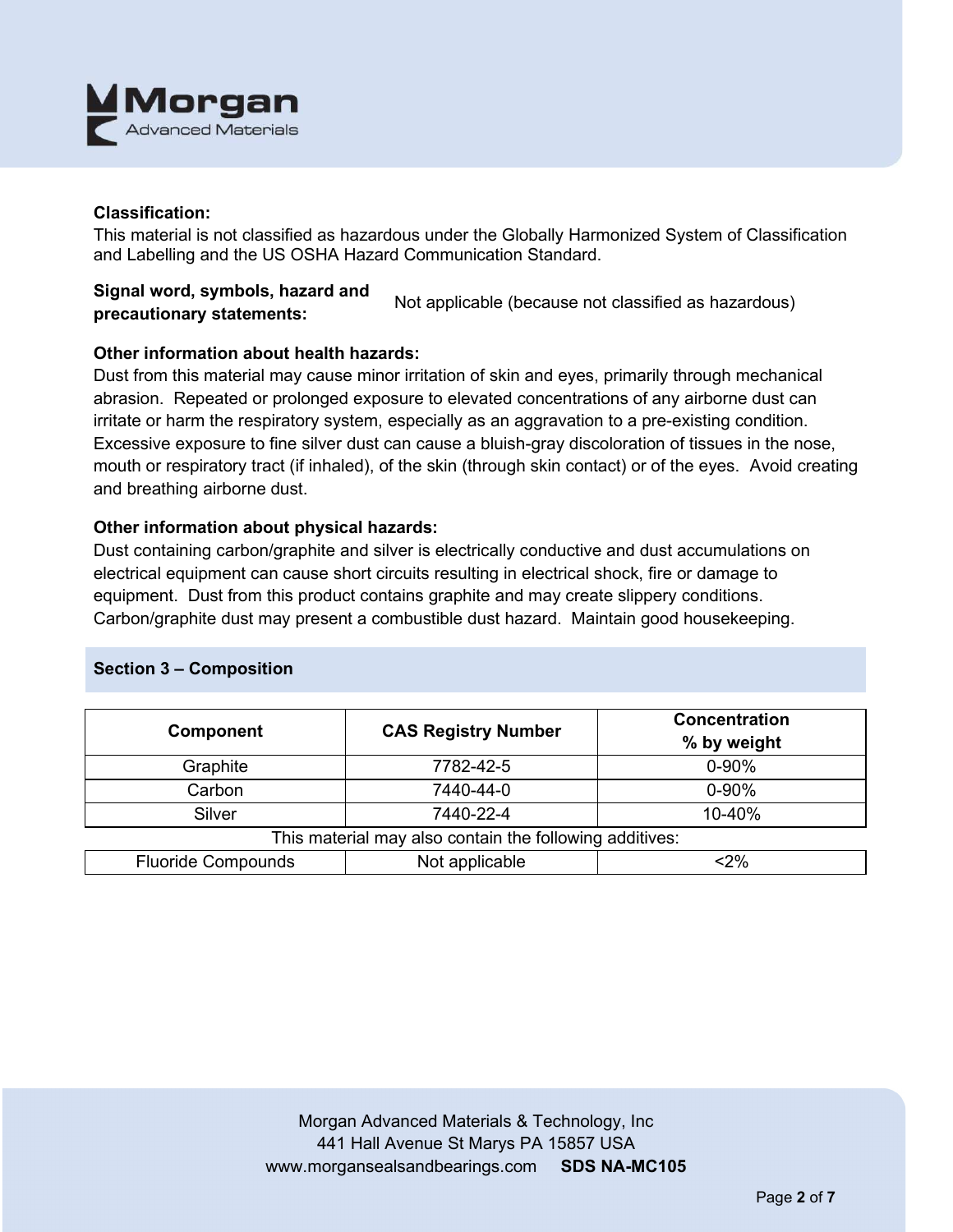

#### **Section 4 – First Aid Measures**

| Inhalation:                                                     | Remove affected personnel to an exposure-free environment. |
|-----------------------------------------------------------------|------------------------------------------------------------|
| Skin and eye contact:                                           | Flush eyes with water. Wash skin with soap and water.      |
| Ingestion:                                                      | Not applicable, not expected                               |
| Indication of need for                                          |                                                            |
| <b>immediate medical attention</b> Not applicable, not expected |                                                            |
| and special treatment:                                          |                                                            |

#### **Section 5 – Fire Fighting Measures**

The solid product is not very combustible but may burn if exposed to high temperatures.

#### **Suitable extinguishing media:**

Use an extinguisher that is suitable for the surrounding fire.

#### **Combustion hazards:**

When burned, carbon/graphite releases carbon dioxide (and possibly carbon monoxide if there is not enough oxygen for complete combustion).

#### **Special fire-fighting procedures:**

Use protective clothing and breathing equipment appropriate to the surrounding fire.

# **Unusual fire and explosion hazards:**

As is the case with any combustible dust, concentrations of airborne carbon/graphite dust can present a dust explosion hazard. Practice good housekeeping to prevent dust accumulations and prevent situations where substantial amounts of dust can become airborne. Do not blow combustible dust toward an ignition source.

**Flash point**: Not applicable **Flammable limits:** Not applicable

# **Section 6 – Accidental Release Measures**

Sweep or vacuum spilled material and place into sealable containers. Avoid creating and breathing airborne dust. Dispose in accordance with applicable waste disposal regulations.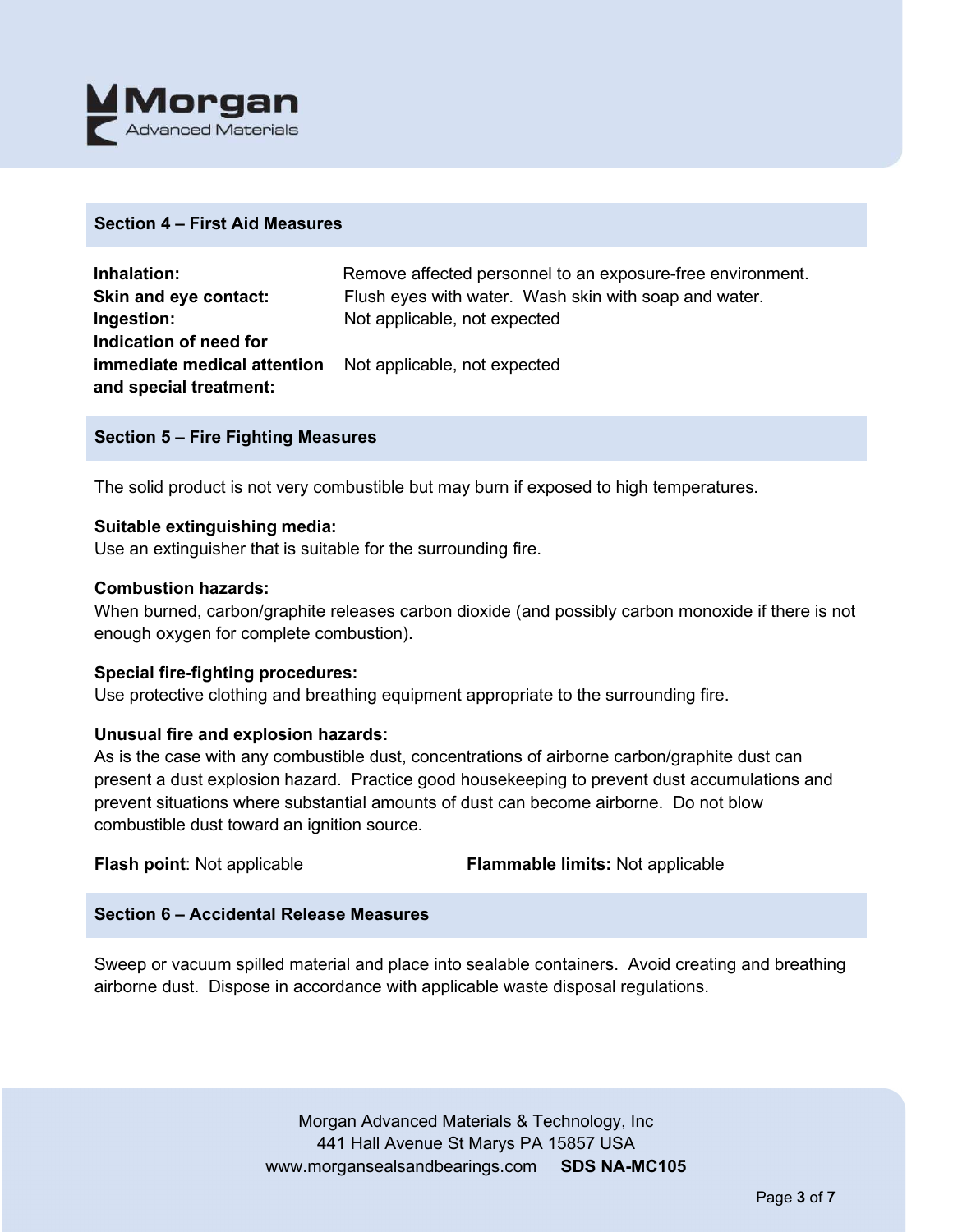

# **Section 7 – Handling and Storage**

Use appropriate dust collection and controls if this product is cut or machined. Practice good housekeeping to avoid the accumulation of dust in the workplace. Avoid creating and breathing airborne dust. Practice good personal hygiene. As a good practice, wash hands before eating, drinking or smoking and do not store food, or eat or drink, in areas where chemicals are handled.

# **Section 8 – Exposure Controls and Personal Protection**

#### **Exposure limits and guidelines:**

| <b>Material</b> | <b>OSHA PEL</b>                  | <b>ACGIH TLV</b>                   |
|-----------------|----------------------------------|------------------------------------|
|                 | 8-Hr TWA                         | 8-Hr TWA                           |
| Graphite*       | 15 mg/m <sup>3</sup> (total)     | 2.0 mg/m <sup>3</sup> (respirable) |
|                 | 5 mg/m <sup>3</sup> (respirable) |                                    |
| Carbon          | 15 mg/m <sup>3</sup> (total)     | 10 mg/m $3$ (total)                |
|                 | 5 mg/m <sup>3</sup> (respirable) | 3 mg/m $3$ (respirable)            |
| <b>Silver</b>   | $0.01$ mg/m <sup>3</sup>         | 0.1 mg/m <sup>3</sup>              |
|                 |                                  |                                    |
| <b>Fluoride</b> | 2.5 mg/m <sup>3</sup>            | 2.5 mg/m <sup>3</sup>              |
|                 |                                  |                                    |

\* The OSHA PEL indicated here is for inert or nuisance dust. This product may contain natural graphite or synthetic graphite. Natural graphite can contain a small percentage of quartz sand (quartz is a form of crystalline silica). Testing of machining operations at our facilities has not shown hazardous levels of respirable crystalline silica.

Other jurisdictions may have different exposure limits and control guidelines. Users are advised to consult and comply with local regulations.

# **Engineering controls:**

Use appropriate dust collection and controls if this product is cut or machined. Practice good housekeeping.

# **Personal protective equipment:**

Use NIOSH-approved respiratory protective equipment (for example, an N-95 dust mask) if exposures exceed established limits.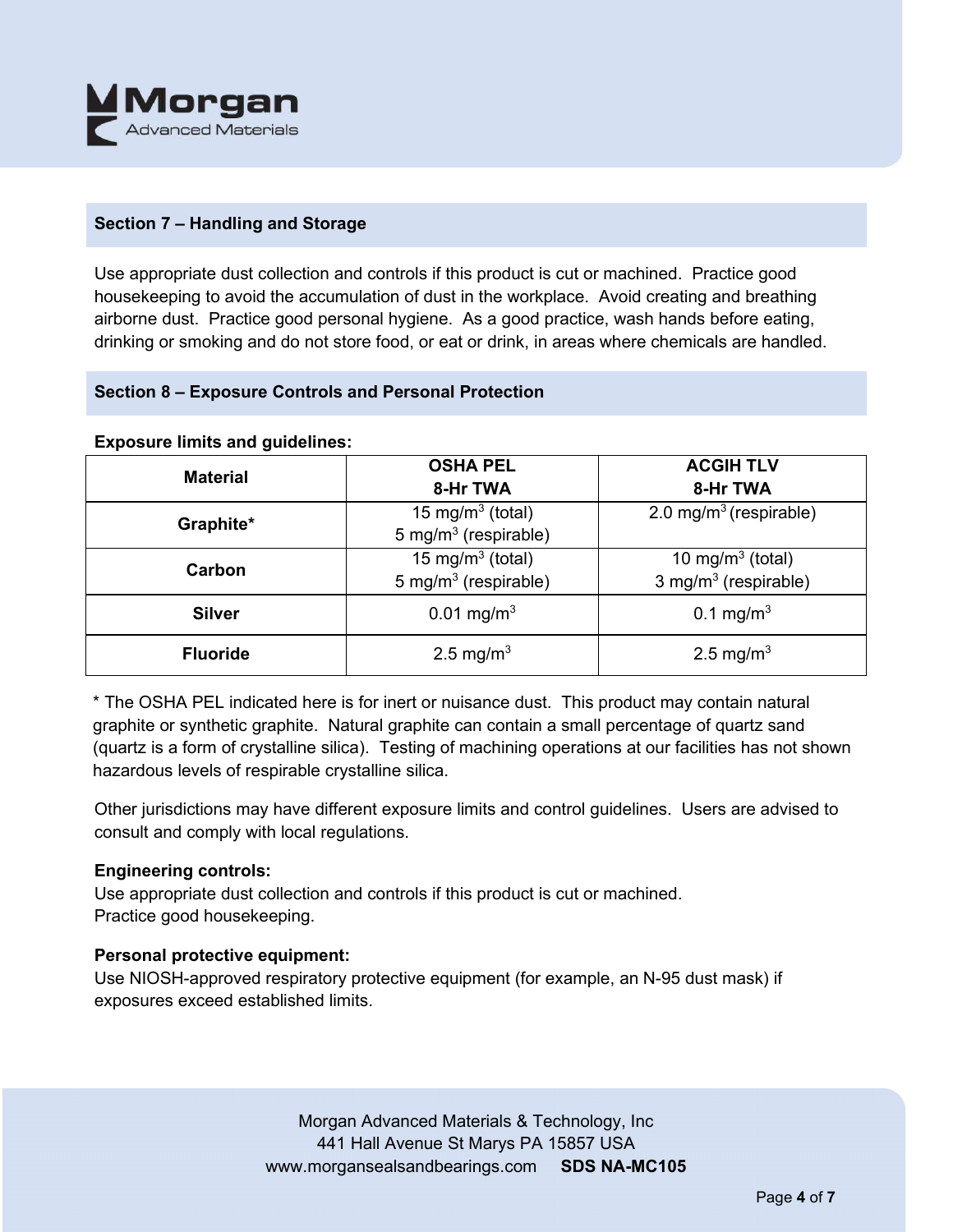

#### **General hygiene considerations:**

As a good practice, wash hands before eating, drinking or smoking and do not store food, or eat or drink, in areas where chemicals are handled.

# **Section 9 – Physical and Chemical Properties**

| Appearance:                                        | <b>Black solid</b> | Odor:                              | No odor        |
|----------------------------------------------------|--------------------|------------------------------------|----------------|
| <b>Odor threshold:</b>                             | Not applicable     | pH:                                | Not applicable |
| <b>Melting point:</b>                              | Not applicable     | <b>Boiling point:</b>              | Not applicable |
| <b>Flash point:</b>                                | Not applicable     | <b>Evaporation rate:</b>           | Not applicable |
| <b>Flammability:</b>                               | Not applicable     | LEL/UEL:                           | Not applicable |
| Vapor pressure:                                    | Not applicable     | Vapor density:                     | Not applicable |
| <b>Relative density:</b>                           | Not applicable     | <b>Water solubility:</b>           | Insoluble      |
| <b>Partition coefficient</b><br>(n-octanol/water): | Not applicable     | <b>Autoignition</b><br>temperature | Not applicable |
| <b>Decomposition</b><br>temperature:               | Not applicable     | <b>Viscosity:</b>                  | Not applicable |

# **Section 10 – Stability and Reactivity**

This material is stable and non-reactive.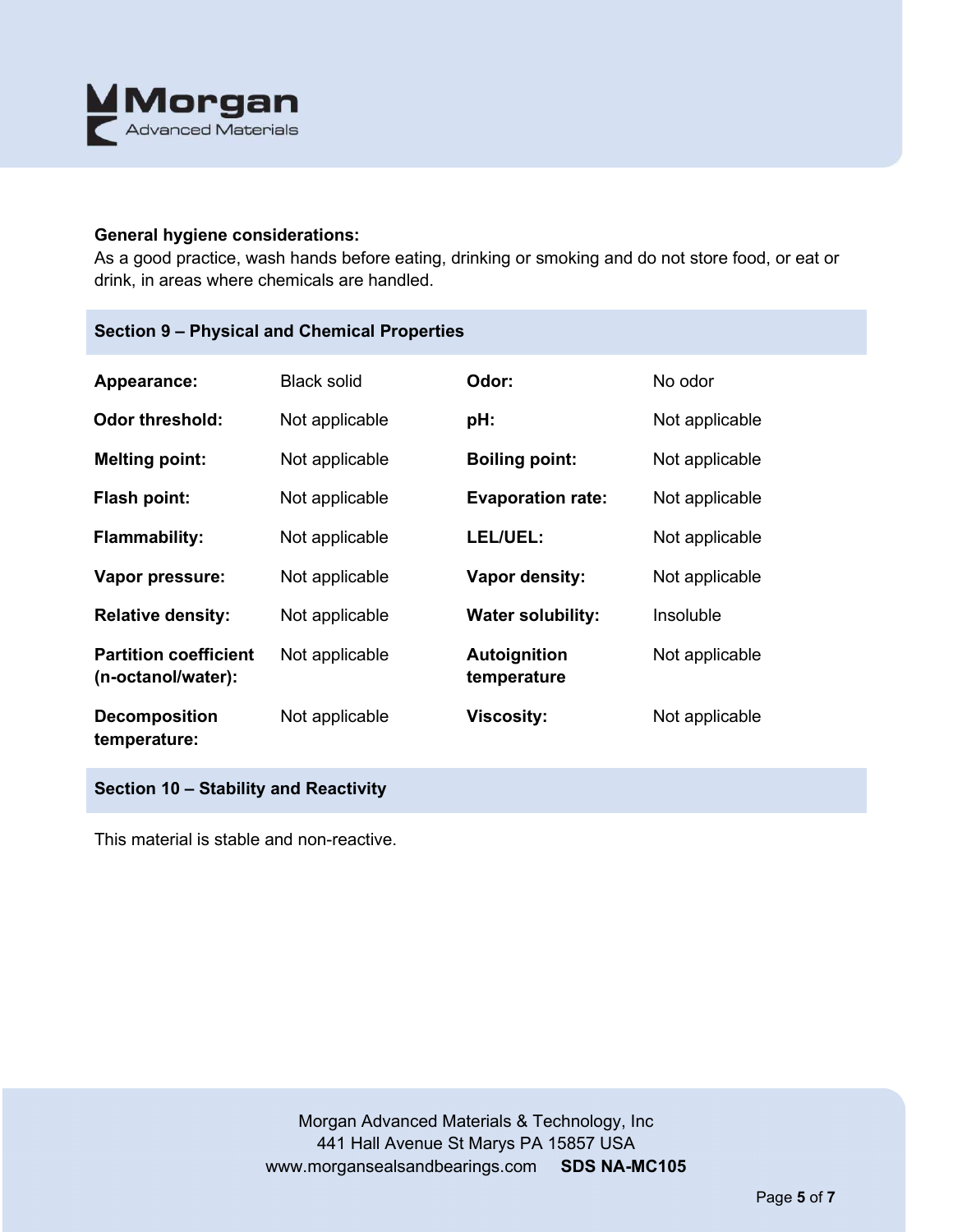

#### **Section 11 – Toxicological Information**

None of the materials in this product are listed as a carcinogen by the International Agency for Research on Cancer (IARC), US OSHA or the US Department of Health and Human Services National Toxicology Program (NTP).

Additional information is available through the U.S. National Institute for Occupational Safety and Health (NIOSH) Registry of Toxic Effects of Chemical Substances (RTECS). See website: www.cdc.gov/niosh/ipcsneng/nengrtec.html.

> Graphite RTECS # MD9659600 Carbon RTECS # FF5250100 Silver RTECS # VW3500000

#### **Section 12 – Ecological Information**

Carbon/graphite would be expected to have negligible consequence in the environment. Silver can be an environmental pollutant.

# **Section 13 – Disposal Considerations**

Under federal regulations in the United States, the presence of silver can make a material hazardous waste, if disposed. Recycle for metal content, if possible, or dispose in accordance with applicable waste disposal regulations.

# **Section 14 – Transport Information**

This product is not regulated as a hazardous material for transportation purposes by any known authority, including transportation by truck, sea or air.